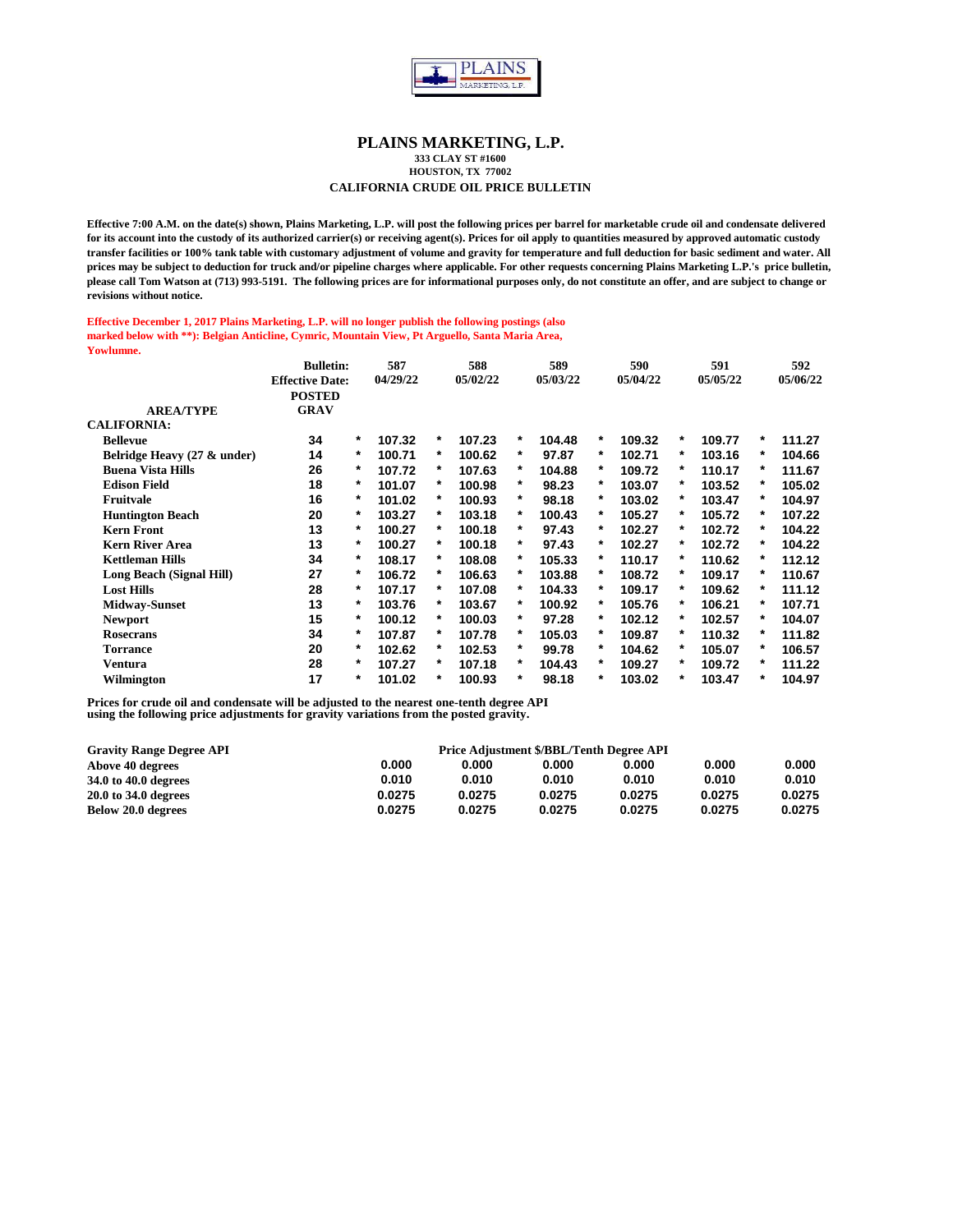

**333 CLAY ST #1600 HOUSTON, TX 77002**

## **CALIFORNIA CRUDE OIL PRICE BULLETIN**

**Effective 7:00 A.M. on the date(s) shown, Plains Marketing, L.P. will post the following prices per barrel for marketable crude oil and condensate delivered for its account into the custody of its authorized carrier(s) or receiving agent(s). Prices for oil apply to quantities measured by approved automatic custody transfer facilities or 100% tank table with customary adjustment of volume and gravity for temperature and full deduction for basic sediment and water. All prices may be subject to deduction for truck and/or pipeline charges where applicable. For other requests concerning Plains Marketing L.P.'s price bulletin, please call Tom Watson at (713) 993-5191. The following prices are for informational purposes only, do not constitute an offer, and are subject to change or revisions without notice.**

#### **Effective December 1, 2017 Plains Marketing, L.P. will no longer publish the following postings (also marked below with \*\*): Belgian Anticline, Cymric, Mountain View, Pt Arguello, Santa Maria Area, Yowlumne.**

|                             | <b>Bulletin:</b>       |         | 593      |          | 594      |         | 595      |   | 596      |   | 597      |          | 598      |
|-----------------------------|------------------------|---------|----------|----------|----------|---------|----------|---|----------|---|----------|----------|----------|
|                             | <b>Effective Date:</b> |         | 05/09/22 |          | 05/10/22 |         | 05/11/22 |   | 05/12/22 |   | 05/13/22 |          | 05/16/22 |
|                             | <b>POSTED</b>          |         |          |          |          |         |          |   |          |   |          |          |          |
| <b>AREA/TYPE</b>            | <b>GRAV</b>            |         |          |          |          |         |          |   |          |   |          |          |          |
| <b>CALIFORNIA:</b>          |                        |         |          |          |          |         |          |   |          |   |          |          |          |
| <b>Bellevue</b>             | 34                     | $\ast$  | 104.39   | *        | 101.04   | *       | 106.55   | * | 106.35   | * | 110.39   | $\ast$   | 113.10   |
| Belridge Heavy (27 & under) | 14                     | $^\ast$ | 97.78    | *        | 94.43    | $^\ast$ | 99.94    | * | 99.74    | * | 103.78   | *        | 106.49   |
| <b>Buena Vista Hills</b>    | 26                     | *       | 104.79   | *        | 101.44   | *       | 106.95   | * | 106.75   | * | 110.79   | *        | 113.50   |
| <b>Edison Field</b>         | 18                     | $^\ast$ | 98.14    | *        | 94.79    | *       | 100.30   | * | 100.10   | * | 104.14   | *        | 106.85   |
| Fruitvale                   | 16                     | *       | 98.09    | $\ast$   | 94.74    | *       | 100.25   | * | 100.05   | * | 104.09   | $\ast$   | 106.80   |
| <b>Huntington Beach</b>     | 20                     | $^\ast$ | 100.34   | $\ast$   | 96.99    | *       | 102.50   | * | 102.30   | * | 106.34   | *        | 109.05   |
| <b>Kern Front</b>           | 13                     | $^\ast$ | 97.34    | $\ast$   | 93.99    | $^\ast$ | 99.50    | * | 99.30    | * | 103.34   | $^\ast$  | 106.05   |
| <b>Kern River Area</b>      | 13                     | $^\ast$ | 97.34    | *        | 93.99    | *       | 99.50    | * | 99.30    | * | 103.34   | $\ast$   | 106.05   |
| <b>Kettleman Hills</b>      | 34                     | $^\ast$ | 105.24   | *        | 101.89   | *       | 107.40   | * | 107.20   | * | 111.24   | $\ast$   | 113.95   |
| Long Beach (Signal Hill)    | 27                     | *       | 103.79   | *        | 100.44   | *       | 105.95   | * | 105.75   | * | 109.79   | $^\star$ | 112.50   |
| <b>Lost Hills</b>           | 28                     | *       | 104.24   | *        | 100.89   | *       | 106.40   | * | 106.20   | * | 110.24   | *        | 112.95   |
| <b>Midway-Sunset</b>        | 13                     | *       | 100.83   | $^\star$ | 97.48    | $^\ast$ | 102.99   | * | 102.79   | * | 106.83   | *        | 109.54   |
| <b>Newport</b>              | 15                     | $^\ast$ | 97.19    | *        | 93.84    | *       | 99.35    | * | 99.15    | * | 103.19   | $^\star$ | 105.90   |
| <b>Rosecrans</b>            | 34                     | $^\ast$ | 104.94   | *        | 101.59   | *       | 107.10   | * | 106.90   | * | 110.94   | *        | 113.65   |
| <b>Torrance</b>             | 20                     | $^\ast$ | 99.69    | *        | 96.34    | *       | 101.85   | * | 101.65   | * | 105.69   | $\ast$   | 108.40   |
| Ventura                     | 28                     | $\ast$  | 104.34   | *        | 100.99   | *       | 106.50   | * | 106.30   | * | 110.34   | *        | 113.05   |
| Wilmington                  | 17                     | *       | 98.09    | *        | 94.74    | *       | 100.25   | * | 100.05   | * | 104.09   | *        | 106.80   |

| <b>Gravity Range Degree API</b> |        |        | Price Adjustment \$/BBL/Tenth Degree API |        |        |        |
|---------------------------------|--------|--------|------------------------------------------|--------|--------|--------|
| Above 40 degrees                | 0.000  | 0.000  | 0.000                                    | 0.000  | 0.000  | 0.000  |
| 34.0 to 40.0 degrees            | 0.010  | 0.010  | 0.010                                    | 0.010  | 0.010  | 0.010  |
| 20.0 to 34.0 degrees            | 0.0275 | 0.0275 | 0.0275                                   | 0.0275 | 0.0275 | 0.0275 |
| Below 20.0 degrees              | 0.0275 | 0.0275 | 0.0275                                   | 0.0275 | 0.0275 | 0.0275 |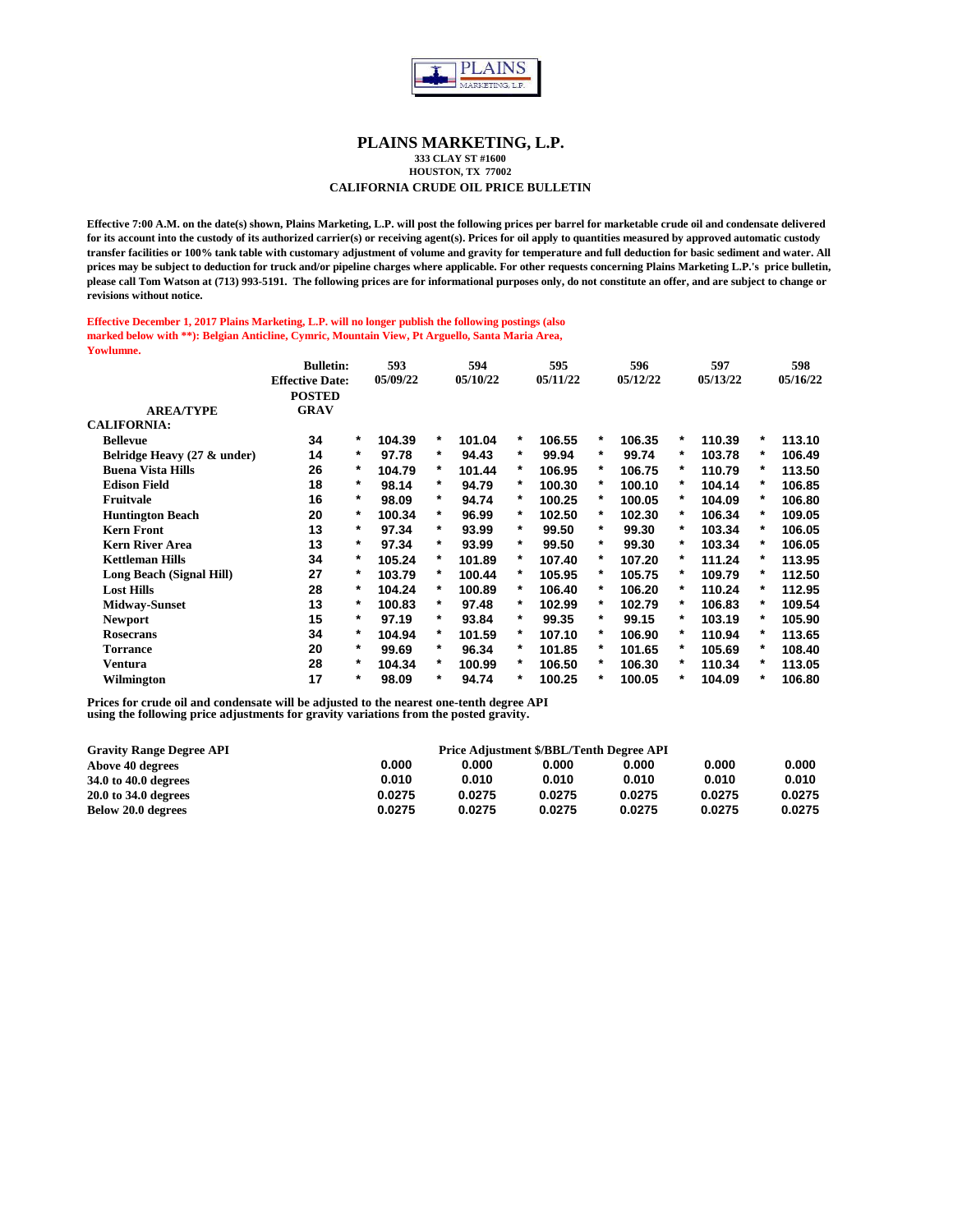

**333 CLAY ST #1600 HOUSTON, TX 77002**

## **CALIFORNIA CRUDE OIL PRICE BULLETIN**

**Effective 7:00 A.M. on the date(s) shown, Plains Marketing, L.P. will post the following prices per barrel for marketable crude oil and condensate delivered for its account into the custody of its authorized carrier(s) or receiving agent(s). Prices for oil apply to quantities measured by approved automatic custody transfer facilities or 100% tank table with customary adjustment of volume and gravity for temperature and full deduction for basic sediment and water. All prices may be subject to deduction for truck and/or pipeline charges where applicable. For other requests concerning Plains Marketing L.P.'s price bulletin, please call Tom Watson at (713) 993-5191. The following prices are for informational purposes only, do not constitute an offer, and are subject to change or revisions without notice.**

#### **Effective December 1, 2017 Plains Marketing, L.P. will no longer publish the following postings (also marked below with \*\*): Belgian Anticline, Cymric, Mountain View, Pt Arguello, Santa Maria Area, Yowlumne.**

|                             | <b>Bulletin:</b>       |   | 599      |          | 600      |   | 601      |        | 602      |   | 603      |        | 604      |
|-----------------------------|------------------------|---|----------|----------|----------|---|----------|--------|----------|---|----------|--------|----------|
|                             | <b>Effective Date:</b> |   | 05/17/22 |          | 05/18/22 |   | 05/19/22 |        | 05/20/22 |   | 05/23/22 |        | 05/24/22 |
|                             | <b>POSTED</b>          |   |          |          |          |   |          |        |          |   |          |        |          |
| <b>AREA/TYPE</b>            | <b>GRAV</b>            |   |          |          |          |   |          |        |          |   |          |        |          |
| <b>CALIFORNIA:</b>          |                        |   |          |          |          |   |          |        |          |   |          |        |          |
| <b>Bellevue</b>             | 34                     | * | 110.80   | *        | 107.74   | * | 110.20   | *      | 110.96   | * | 109.27   | $\ast$ | 109.32   |
| Belridge Heavy (27 & under) | 14                     | * | 104.19   | $^\star$ | 101.13   | * | 103.59   | *      | 104.35   | * | 102.66   | *      | 102.71   |
| <b>Buena Vista Hills</b>    | 26                     | * | 111.20   | *        | 108.14   | * | 110.60   | *      | 111.36   | * | 109.67   | *      | 109.72   |
| <b>Edison Field</b>         | 18                     | * | 104.55   | *        | 101.49   | * | 103.95   | *      | 104.71   | * | 103.02   | *      | 103.07   |
| Fruitvale                   | 16                     | * | 104.50   | *        | 101.44   | * | 103.90   | *      | 104.66   | * | 102.97   | *      | 103.02   |
| <b>Huntington Beach</b>     | 20                     | * | 106.75   | *        | 103.69   | * | 106.15   | *      | 106.91   | * | 105.22   | *      | 105.27   |
| <b>Kern Front</b>           | 13                     | * | 103.75   | *        | 100.69   | * | 103.15   | *      | 103.91   | * | 102.22   | *      | 102.27   |
| <b>Kern River Area</b>      | 13                     | * | 103.75   | *        | 100.69   | * | 103.15   | *      | 103.91   | * | 102.22   | *      | 102.27   |
| <b>Kettleman Hills</b>      | 34                     | * | 111.65   | *        | 108.59   | * | 111.05   | *      | 111.81   | * | 110.12   | *      | 110.17   |
| Long Beach (Signal Hill)    | 27                     | * | 110.20   | $\ast$   | 107.14   | * | 109.60   | *      | 110.36   | * | 108.67   | *      | 108.72   |
| <b>Lost Hills</b>           | 28                     | * | 110.65   | *        | 107.59   | * | 110.05   | *      | 110.81   | * | 109.12   | *      | 109.17   |
| <b>Midway-Sunset</b>        | 13                     | * | 107.24   | $\ast$   | 104.18   | * | 106.64   | $\ast$ | 107.40   | * | 105.71   | $\ast$ | 105.76   |
| <b>Newport</b>              | 15                     | * | 103.60   | *        | 100.54   | * | 103.00   | *      | 103.76   | * | 102.07   | *      | 102.12   |
| Rosecrans                   | 34                     | * | 111.35   | *        | 108.29   | * | 110.75   | *      | 111.51   | * | 109.82   | *      | 109.87   |
| <b>Torrance</b>             | 20                     | * | 106.10   | *        | 103.04   | * | 105.50   | *      | 106.26   | * | 104.57   | *      | 104.62   |
| Ventura                     | 28                     | * | 110.75   | *        | 107.69   | * | 110.15   | *      | 110.91   | * | 109.22   | *      | 109.27   |
| Wilmington                  | 17                     | * | 104.50   | $^\star$ | 101.44   | * | 103.90   | *      | 104.66   | * | 102.97   | *      | 103.02   |

| <b>Gravity Range Degree API</b> |        |        | Price Adjustment \$/BBL/Tenth Degree API |        |        |        |
|---------------------------------|--------|--------|------------------------------------------|--------|--------|--------|
| Above 40 degrees                | 0.000  | 0.000  | 0.000                                    | 0.000  | 0.000  | 0.000  |
| 34.0 to 40.0 degrees            | 0.010  | 0.010  | 0.010                                    | 0.010  | 0.010  | 0.010  |
| 20.0 to 34.0 degrees            | 0.0275 | 0.0275 | 0.0275                                   | 0.0275 | 0.0275 | 0.0275 |
| Below 20.0 degrees              | 0.0275 | 0.0275 | 0.0275                                   | 0.0275 | 0.0275 | 0.0275 |